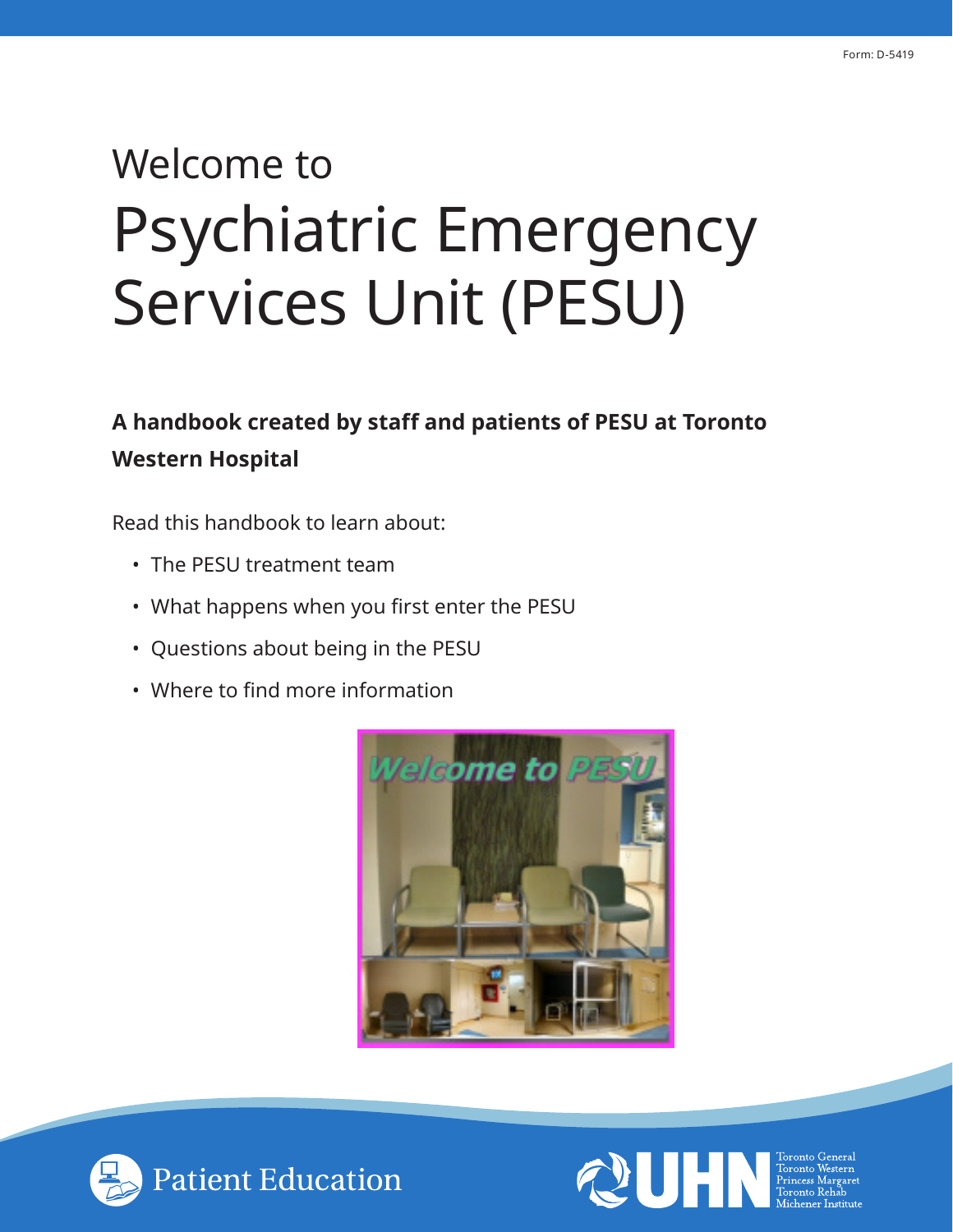The Psychiatric Emergency Services Unit (PESU) is located in the Toronto Western Hospital Emergency Department and is part of the University Health Network. The PESU is a safe and secure place that provides services to people having a mental health crisis. The PESU can have up to 6 patients at a time.

## **Where to find us**

Toronto Western Hospital 399 Bathurst Street, Toronto, ON M5T 2S8 Important phone numbers: Nursing station 416 603 5751 Patient phone 416 603 5800 ext. 2028

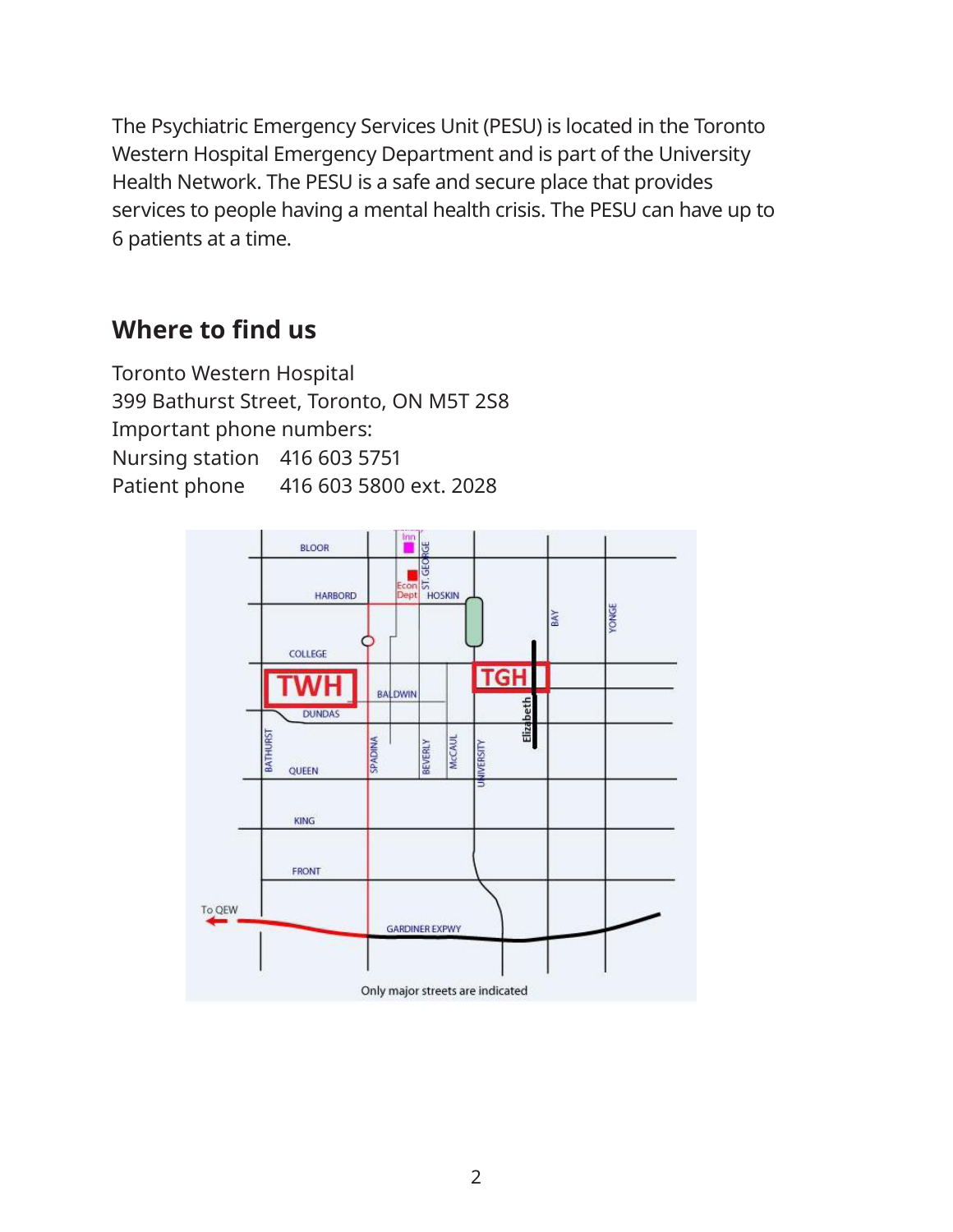### **My treatment team**

During your stay in PESU, you will work with a team of health professionals. Here is what they do.

**Staff Psychiatrist:** A doctor who assesses patients and treats mental illness. This doctor works with you and the team to choose your treatment.

**Psychiatry Resident:** A medical doctor training in Psychiatry who works with the staff psychiatrist to assess patients and make decisions about your care.

**Emergency Medical Doctor:** A doctor who checks you for any injuries or illnesses.

**Registered Nurse:** A nurse with mental health training who:

- asks you questions about why you are in the emergency department
- gives you medicine
- gets you ready to take tests
- checks on you often

**Crisis Clinician:** A mental health practitioner who can give you information about community resources and the skills you need to help you deal with a mental health crisis. The clinician also assesses patients, liaises with the emergency room doctor and psychiatric team.

**Students:** University Health Network is a teaching hospital. This means there are students from many professions (such as, nursing, social work, or medicine) who may be helping with your care. All students are closely supervised and work with a mentor, such as a doctor or nurse.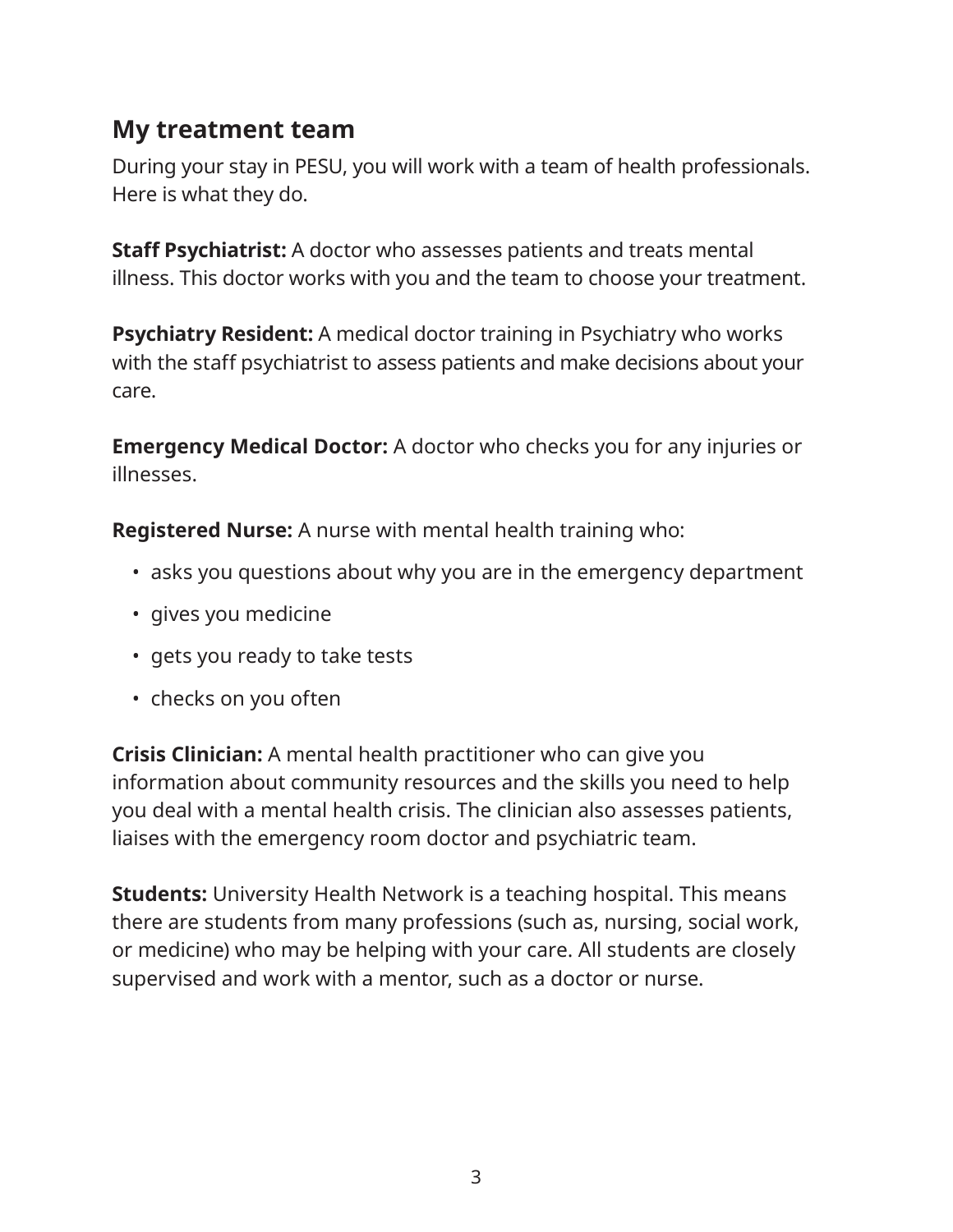## **About the Mental Health Act**

PESU is considered a psychiatric facility under the *Mental Health Act*. Under the *Mental Health Act* of Ontario (1990), there are specific hospitals (such as the University Health Network) which are set up to assess and treat people living with mental illness.

You may be here **voluntarily**. This means:

- You chose to come to PESU
- You are able to make decisions about how you would like to get treatment
- You agreed to stay in the hospital after seeing a doctor

Sometimes a Doctor or Justice of the Peace (judge) requests that a person is assessed at a mental health facility such as this one. In some cases you may be at the hospital **involuntarily**.

This means:

- You did not choose to come to PESU
- A doctor or judge may have ordered you to stay in the hospital to be assessed by a psychiatric team
- You cannot leave until the doctor believes it is safe for you to leave

Involuntary patients will be asked to change into a hospital gown.

## **Why we search your belongings**

Our staff checks each patient that arrives in PESU. Any items you have that could be used to hurt yourself, other patients, staff or visitors must be stored in the nursing station or with security. These items include sharp objects, scissors, glass, lighters, matches, medication, cords. All other items are stored in lockers in the care area.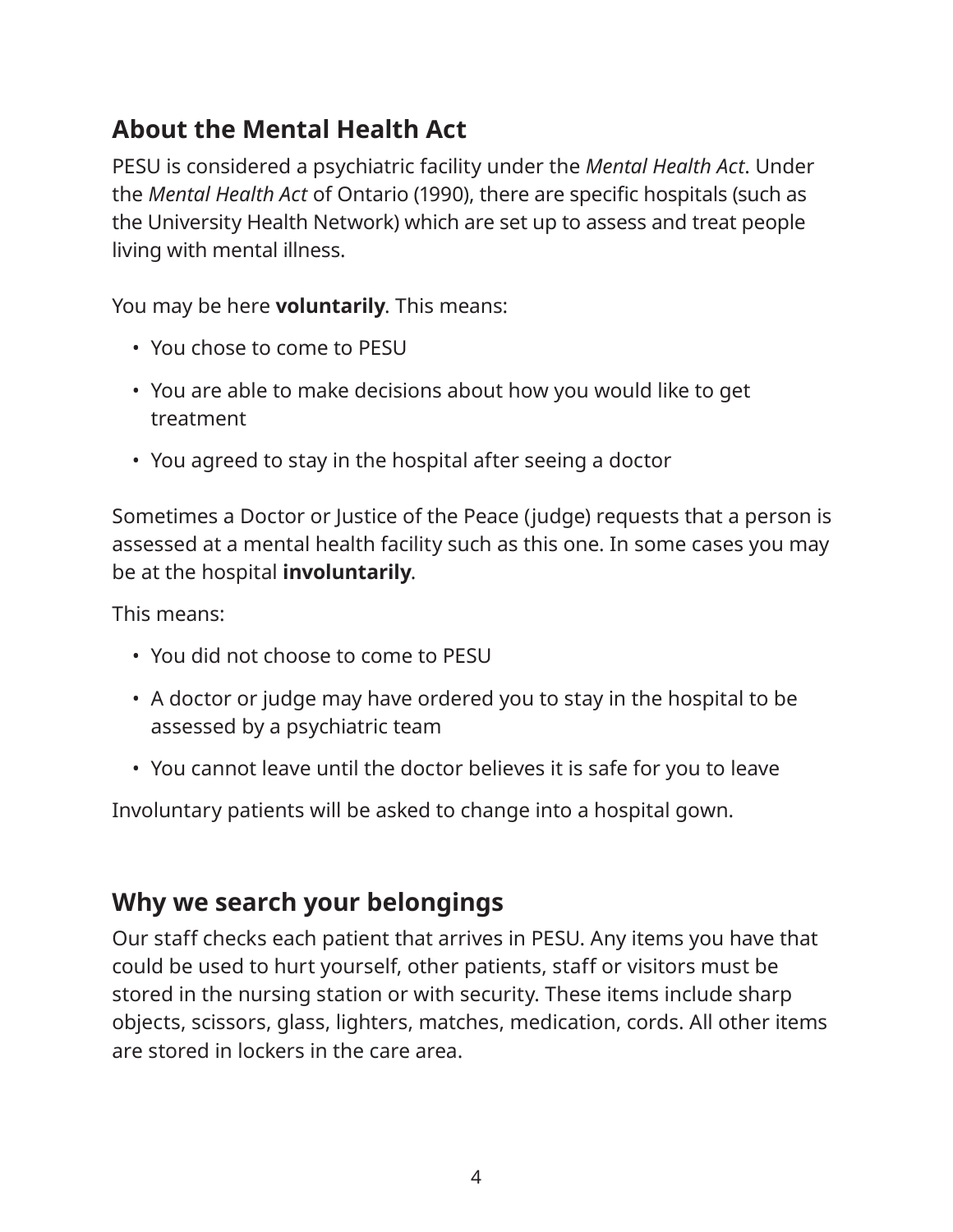The staff carefully make a note of all items collected for safety. When you leave PESU, your items are returned to you. If you are transferred to another unit or hospital, all of your belongings will go with you.

Safety checks and storing items that could hurt others are just a few of the many ways we make sure you, other patients, staff, and visitors stay safe. For more information please ask any member of the team. UHN is not responsible for missing or damaged items.

## **Triggers and coping skills**

Many situations can lead to a mental health crisis. Things that can lead to a crisis are called triggers. Please tell the staff if you know any of your triggers. Many people have ways to cope with a crisis. For example, they do deep breathing exercises. If you know your coping method, please tell the staff so they can help you. (See My Recovery Empowerment Record on page 12).

Sometimes in PESU patients may have a mental health crisis and other team members, including security, may come to the unit. When that happens, wait in your room until the crisis is over.

## **Staying safe**

Each room in PESU has a red panic strip along the wall. The panic strip is for staff to alert other team members when help is needed. The staff also wear personal panic alarms to quickly call for help.

Each patient room in PESU and the lounge area has a camera to make sure that all patients, staff and visitors stay safe. The cameras are connected to screens inside the PESU nursing station and the security office. Each camera can be turned off for privacy (for example, when a patient is changing).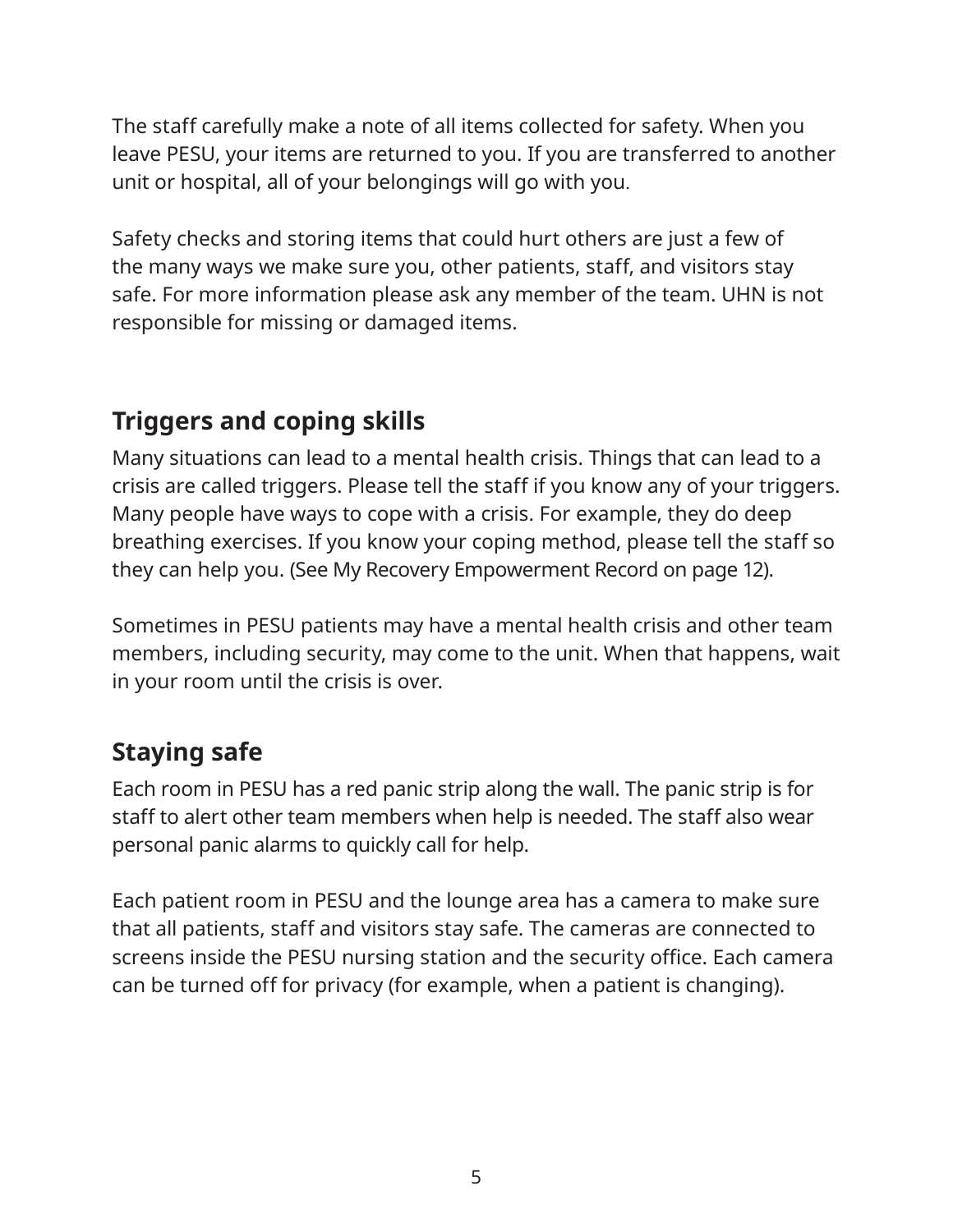# **Paul Questions you might have**

#### **How long do I have to wait to be seen?**

After being seen by the emergency room doctor you may or may not need to see a psychiatrist.

#### **When are meal times?**

Only patients who are admitted or staying overnight will receive a meal tray. Patients awaiting assessment will receive a light snack at meal times. Meals are delivered 3 times a day:

| <b>Breakfast</b> | $8:00$ am          |
|------------------|--------------------|
| Lunch            | $12:00 \text{ pm}$ |
| Dinner           | 5:00 pm            |



Tell your nurse:

- If you are not allowed to eat certain foods (such as sugar or salt)
- Which foods you like to eat
- If you have any food allergies (such as peanuts)

A staff member will hand out the food trays once they arrive on the unit. Snacks or drinks such as juice, milk, tea, instant coffee, sandwiches, and biscuits are often available.

You can also ask a family member or friend to bring you food.

#### **Can I use my cellphone on the unit?**

Using cameras and video recording on your cell phone is not allowed in PESU or UHN. Cell phones to call or text may be allowed on a case by case basis at the discretion of staff. Charges and cords are not allowed in the patient care area but staff can charge the phone for patients in the team station.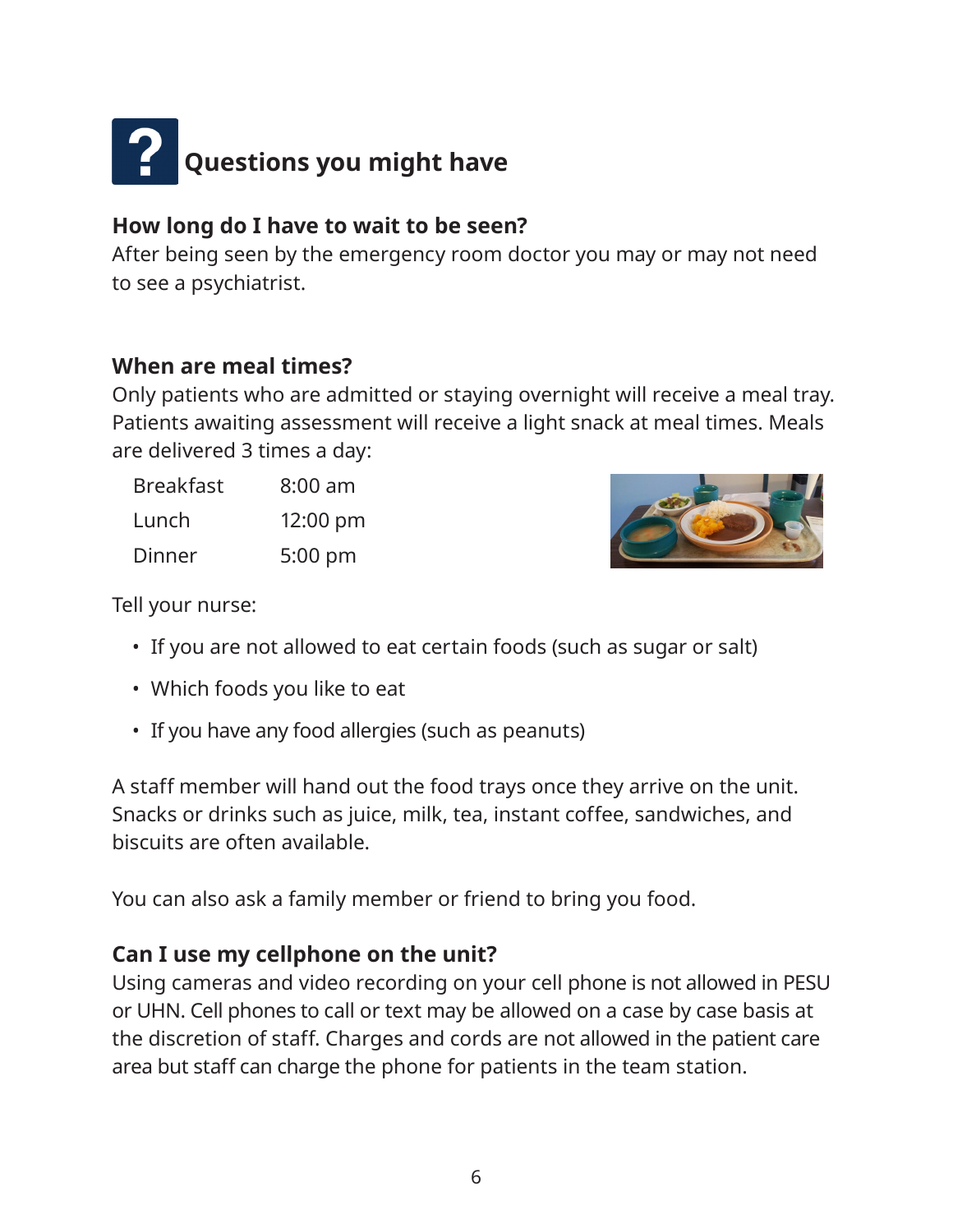#### **What if I want to use a phone?**

If you need to make a phone call, you can ask one of our staff for our patient phone. They will plug in a phone in the lounge. You can make free local calls by pressing "9" before dialing the phone number. This phone does not make long distance calls. The phone is put out in the morning and removed by 11:00 pm.



#### **What if friends or family want to call me?**

Your family and friends can call you directly by dialing 416 603 5800 and then the four digit extension 2028 to speak with you in the PESU unit or the extension 5751 to reach the nursing station.

#### **What if I need an interpreter?**

If you prefer to use a language other than English, UHN offers free interpretation in person and over the phone all day and all week. Please speak with the nurse if you need this service.

#### **Why is the door locked?**

PESU has locks on its doors to keep patients, staff, and visitors safe. Staff members have to swipe their security cards to open the doors. Visitors may speak with the nursing station by using the intercom found by the main PESU door. If the unit is busy, there may be a short wait until someone answers the intercom.

#### **Can I have visitors?**

Since we are always open, visitors may come at any time.

#### **As a patient on our unit, you may have up to 2 visitors at a time.**

You can also refuse to see someone who has come to visit you. If you do not want visitors or callers to know you are in the hospital, please tell your nurse.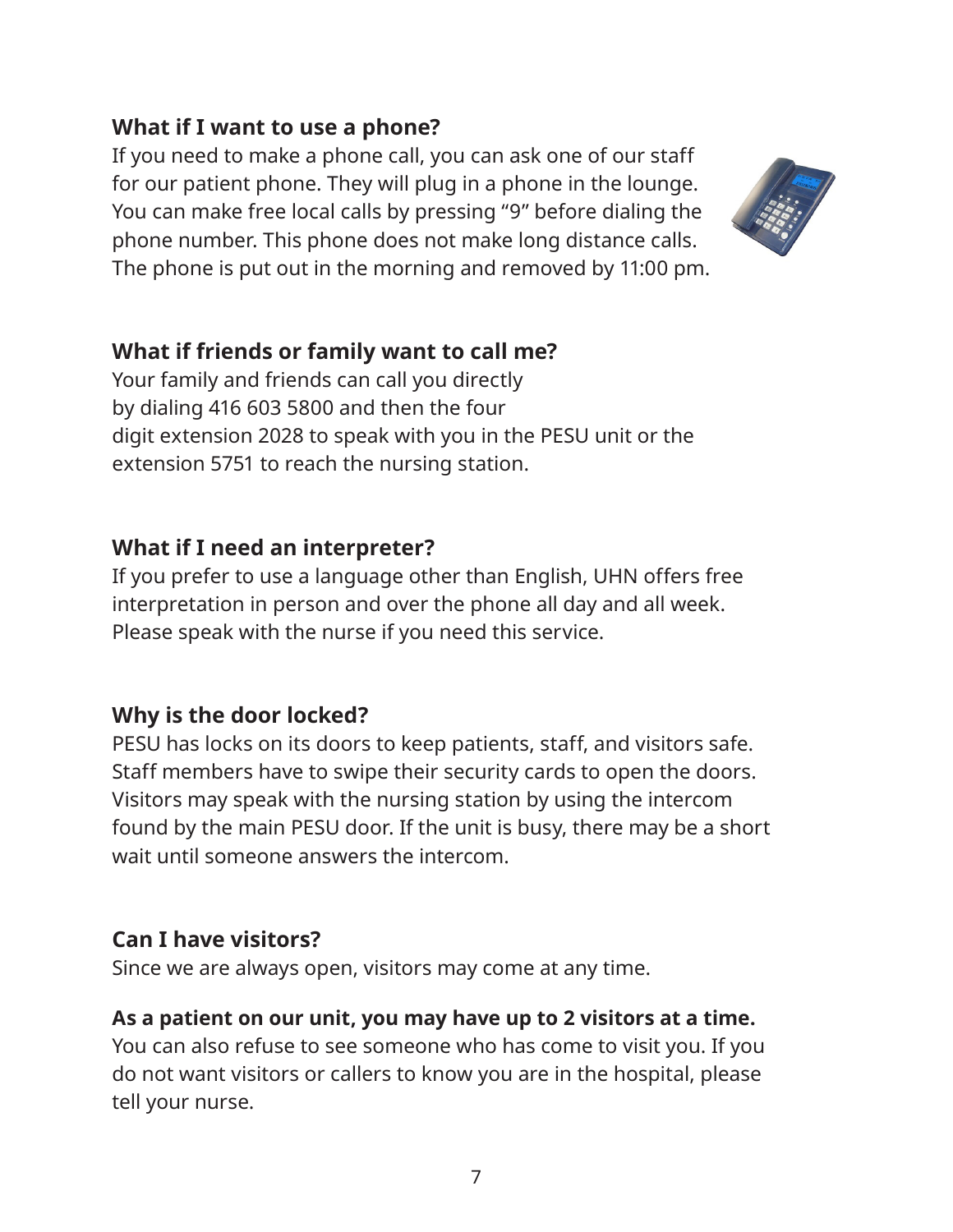Sometimes visitors may be asked to leave if the unit gets too crowded or for other safety reasons.

#### **What do visitors need to know?**

All visitors should follow the hospital's rules and remember that patients need rest and quiet. If a visitor does not follow the rules they will be asked to leave the hospital.

All visitors must check in with staff and report what they are bringing to the patient. Some items may be kept in our nursing station during the visit.

A visitor must not give any patients:

- objects with sharp or pointed edges
- medicine (even herbal remedies)
- recording devices
- any other item that may make others unsafe

#### **How can a visitor help me?**

A visitor can help you with your everyday needs, especially if you must stay in our unit. You may want your visitors to take your valuables home or bring you outside food. To keep the area clean, we cannot refrigerate food.

#### **Is there a television?**

Yes, there is a shared television in the patients' lounge.

### **How do I stay safe in the hospital?**

Patient safety is our main goal at Toronto Western Hospital. Below are ways you can work with the team to keep yourself safe.

#### **Hand hygiene**

Wash your hands well and often during your stay in the hospital to help you stay safe by stopping the spread of germs.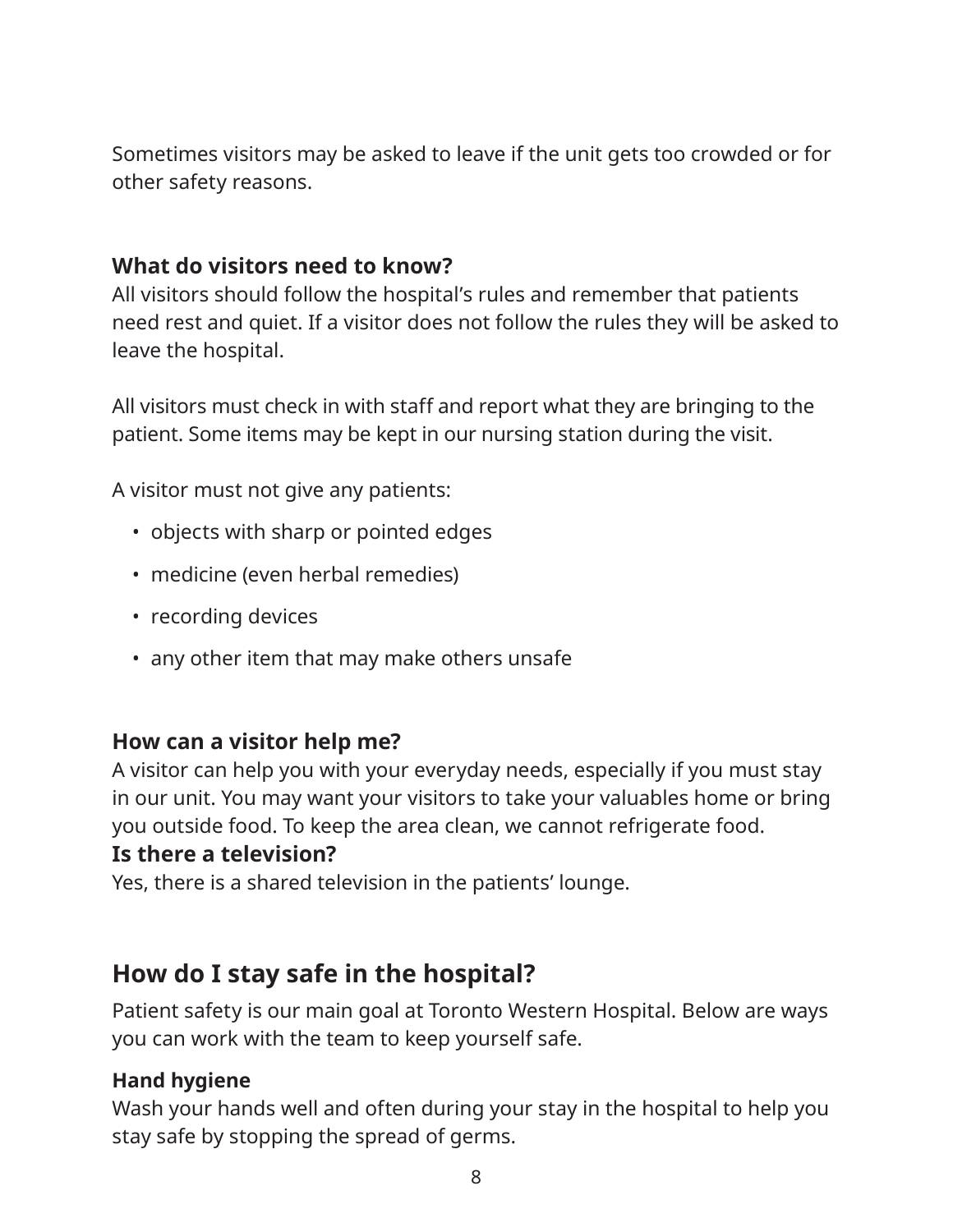#### **Positive patient identification (PPID)**

Before giving you medicine or doing a test, staff must check your identity with your name and date of birth. You can help us by wearing your wristband at all times on the unit. Staff members will ask to see your ID band often.

#### **Stopping falls**

Falls in the hospital can lead to serious injury. You can help stop falls by not leaning on tray tables and asking for help if you feel dizzy or weak.

#### **Can I smoke in the hospital?**

You cannot smoke in the hospital. Staff can give you nicotine replacements such as a patch, gum or an inhaler.

#### **Can I give you feedback about my stay?**

Yes, you can give feedback to any team member or call the Patient Relations Department at

416 340 4907.

## **Where can I find more information about my illness?**

In PESU we have many brochures available on mental illness. Ask the staff for these brochures and any information you need.

#### **For more information visit:**

Paul E. Helliwell Patient and Family Library Location: TWH Main Atrium – West Wing (Rm 1-421) Hours: 8:30 am to 4:30 pm Phone: 416 603 6277 Email: [twpfl@uhn.ca](mailto:?subject=)

Ask our Librarian for help finding reliable information in different languages for you or your and family.

9